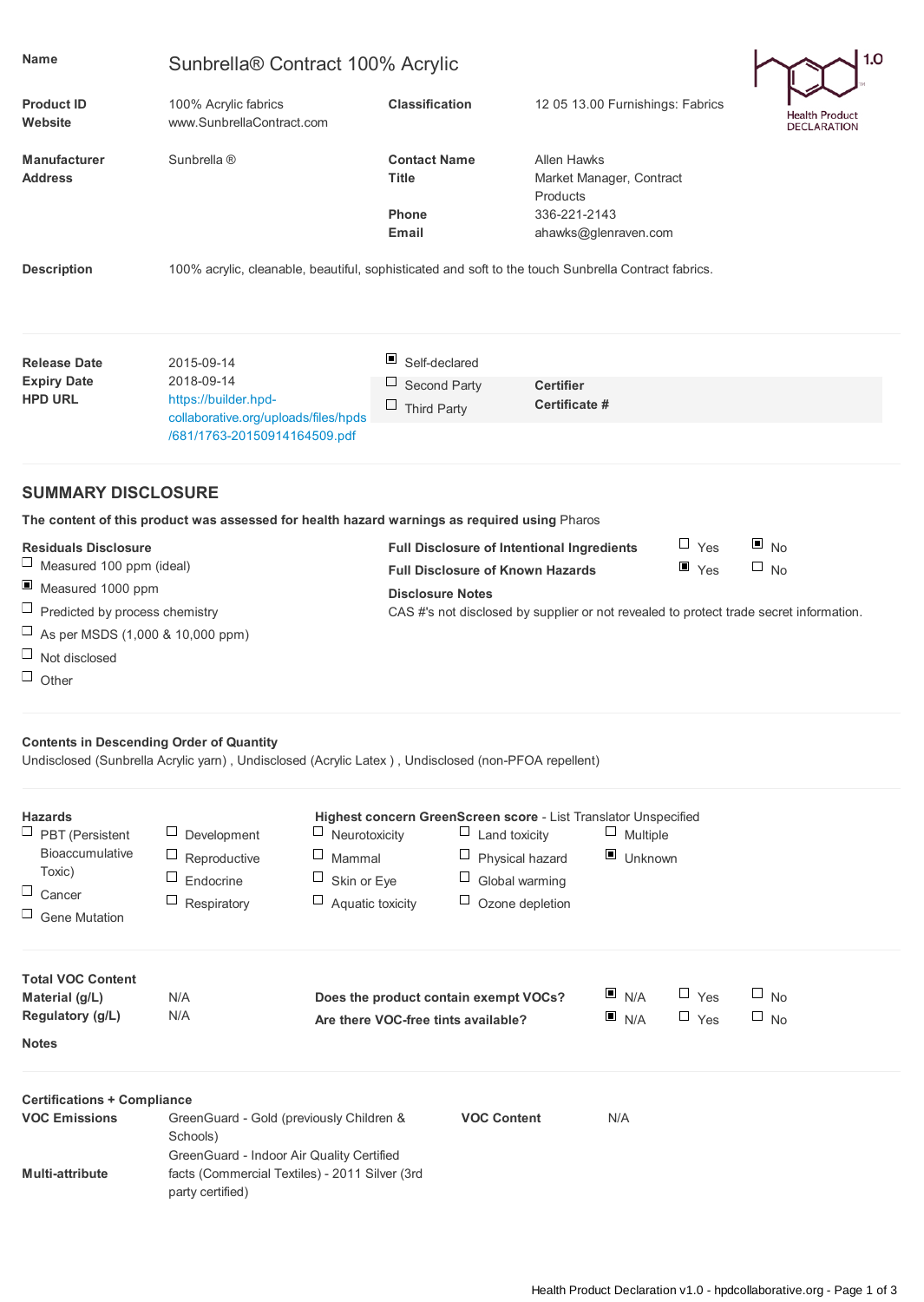The HPD Standard is solely a declaration of product content and direct health hazards associated with exposure to its individual contents. It is not a full assessment of environmental impacts from the life cycle of this product. It is not an assessment of risks associated with actual use of the product. It does not address the potential health impacts of substances used or created during manufacture that do not appear in the final product as residuals, nor substances created during combustion or other degradation processes.

This Health Product Declaration was generated following the requirements of the noted Standard version and is valid for a total of three years after date of issue or three months after a substantive change of product contents occurs. Users should verify that this Health Product Declaration is compliant with the most current version of the HPD Standard. Accuracy of claims made in this Health Product Declaration is the sole responsibility of the listed manufacturer and certifier (if applicable). The HPD Collaborative does not warrant any claim made herein, explicit or implicit. The HPD Standard is an "open standard" developed and managed by the HPD Collaborative, a nonprofit organization. For more information, visit hpdcollaborative.org.

## **CONTENT IN DESCENDING ORDER OF QUANTITY**

All ingredients must be assessed for health warnings against Priority Hazard Lists, regardless of disclosure level.

Priority Hazard Lists and information on the GreenScreen Benchmarks can be found at www.hpdcollaborative.org/hazardlists.

GS: GreenScreen Benchmark; RC: Recycled Content, PC: Post Consumer, PI: Post Industrial (Pre-consumer), BO: Both; Nano: comprised of nanoscale *particles or nanotechnology*

| <b>Name</b>                                                                                                         | <b>CAS RN</b>                           | % weight    | <b>GS</b> | <b>RC</b> | <b>Nano</b> | <b>Role</b>            |  |
|---------------------------------------------------------------------------------------------------------------------|-----------------------------------------|-------------|-----------|-----------|-------------|------------------------|--|
| <b>Hazard A</b>                                                                                                     | <b>Warning A</b>                        |             |           |           |             |                        |  |
| <b>Hazard B</b>                                                                                                     | <b>Warning B</b>                        |             |           |           |             |                        |  |
| <b>Hazard C</b>                                                                                                     | <b>Warning C</b>                        |             |           |           |             |                        |  |
| <b>Hazard D</b>                                                                                                     | <b>Warning D</b>                        |             |           |           |             |                        |  |
| <b>Hazard E</b>                                                                                                     | <b>Warning E</b>                        |             |           |           |             |                        |  |
| <b>Notes</b>                                                                                                        |                                         |             |           |           |             |                        |  |
|                                                                                                                     |                                         |             |           |           |             |                        |  |
| Undisclosed (Sunbrella Acrylic yarn)                                                                                | Undisclosed                             | $90 - 99%$  |           | PI        | N           | Sunbrella Acrylic yarn |  |
| None found                                                                                                          | No warnings found on HPD Priority lists |             |           |           |             |                        |  |
| CAS number entered to find hazards. No hazards found. CAS number not disclosed to protect trade secret information. |                                         |             |           |           |             |                        |  |
|                                                                                                                     |                                         |             |           |           |             |                        |  |
| <b>Undisclosed (Acrylic Latex)</b>                                                                                  | Undisclosed                             | $0 - 10 \%$ | LT-U      | N         | N           | Latex backing          |  |
| None found                                                                                                          | No warnings found on HPD Priority lists |             |           |           |             |                        |  |
| CAS number entered to find hazards. No hazards found. CAS number not disclosed to protect trade secret information. |                                         |             |           |           |             |                        |  |
|                                                                                                                     |                                         |             |           |           |             |                        |  |
| Undisclosed (non-PFOA repellent)                                                                                    | Undisclosed                             | $0 - 1%$    | LT-U      | N         | N           | water/stain repellent  |  |
| None found                                                                                                          | No warnings found on HPD Priority lists |             |           |           |             |                        |  |
| CAS number entered to find hazards. No hazards found. CAS number not disclosed to protect trade secret information. |                                         |             |           |           |             |                        |  |
|                                                                                                                     |                                         |             |           |           |             |                        |  |

## **CERTIFICATIONS AND COMPLIANCE**

**Certifying Party** = First: Manufacturer's self-declaration; Second: Verification by trade association or other interested party; Third: Verification by independent certifier (ideal).

**Applicable facilities** = Manufacturing sites to which testing applies.

| <b>Type</b> | <b>Standard or Certification</b> |                             |                              | <b>Certifier or Laboratory</b> |  |  |
|-------------|----------------------------------|-----------------------------|------------------------------|--------------------------------|--|--|
|             | <b>Certifying Party</b>          | <b>Issue</b><br><b>Date</b> | <b>Expiry</b><br><b>Date</b> | <b>Certificate URL</b>         |  |  |
|             | <b>Applicable Facilities</b>     |                             |                              |                                |  |  |
|             | <b>Notes</b>                     |                             |                              |                                |  |  |
|             |                                  |                             |                              |                                |  |  |